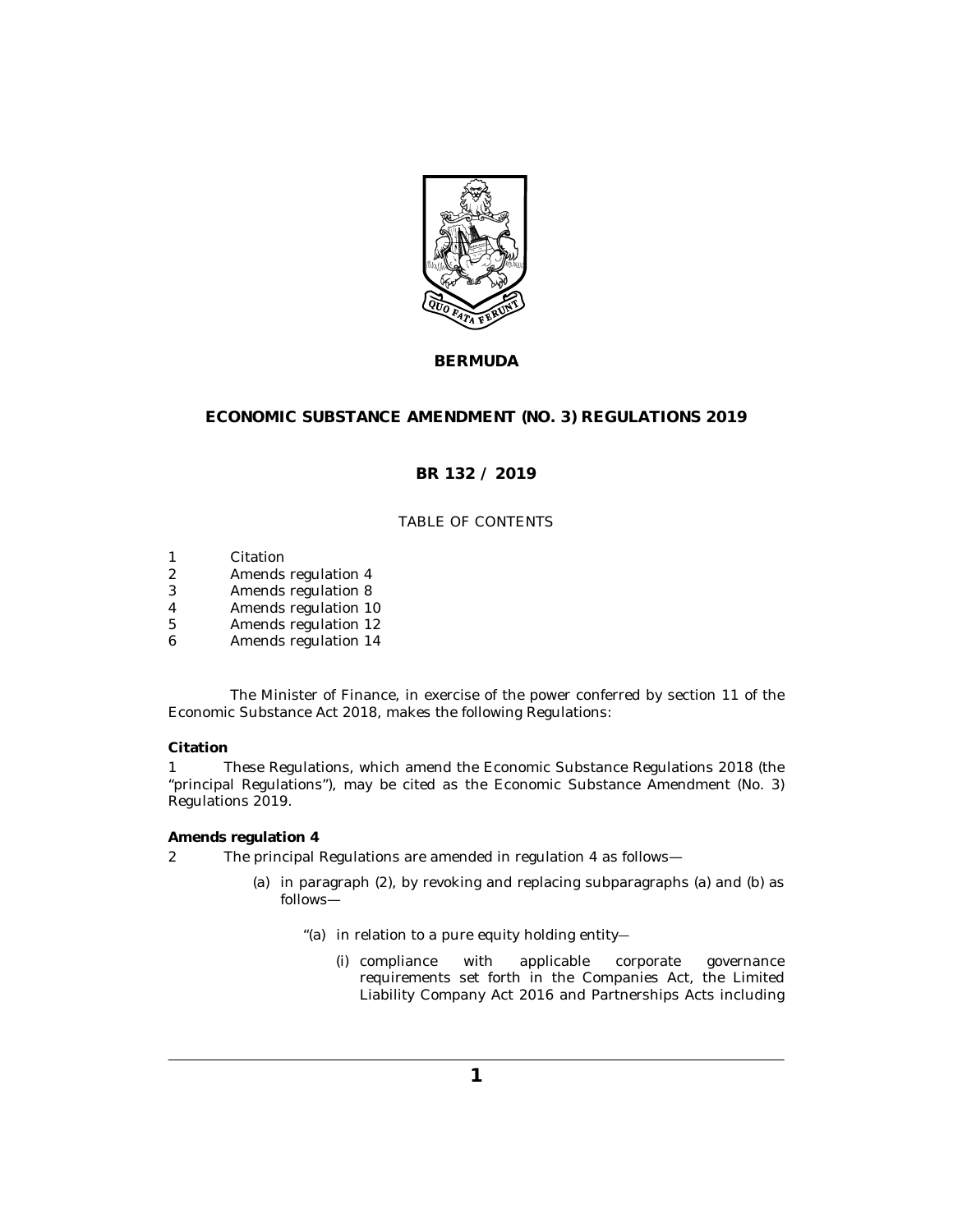<span id="page-1-0"></span>keeping records of account, books and papers and financial statements; and

- (ii) submission of an annual economic substance declaration form;
- (b) in relation to a local entity, compliance with applicable corporate governance requirements set forth in the Companies Act and the Limited Liability Company Act 2016 including keeping records of account, books and papers and financial statements.";
- by inserting after paragraph (2) the following― (b)

"(3) A local entity to which paragraph  $(1)(b)$  applies complies with the economic substance requirements if it complies with the minimum economic substance requirements set out in paragraph (2)(b)."

**Amends regulation 8**

The principal Regulations are amended in regulation 8(1) by deleting the words "business for which registration is required" and substituting the words "insurance business". 3

**Amends regulation 10**

- The principal Regulations are amended in regulation 10— 4
	- by revoking and replacing paragraph (1) as follows― (a)

 $\degree$ (1) An entity engages in financing and leasing if it provides credit facilities of any kind for consideration to any person (a "customer"), and for the purposes of this definition―

- (a) consideration includes consideration by way of interest;
- (b) the provision of credit may be by way of instalments for which a separate charge is made and disclosed to the customer in connection with―
	- (i) the supply of goods by hire purchase;
	- (ii) financial leasing (excluding land and interests in land); or
	- conditional sale or credit sale; and (iii)
- where any credit repayable by a customer to a person is assigned (c) to another person, that other person shall be considered to be the person providing the credit facility,

but, any activities falling within the activities of banking, insurance or fund management do not constitute financing and leasing for the purposes of these Regulations.";

(b) in paragraph  $(2)$ —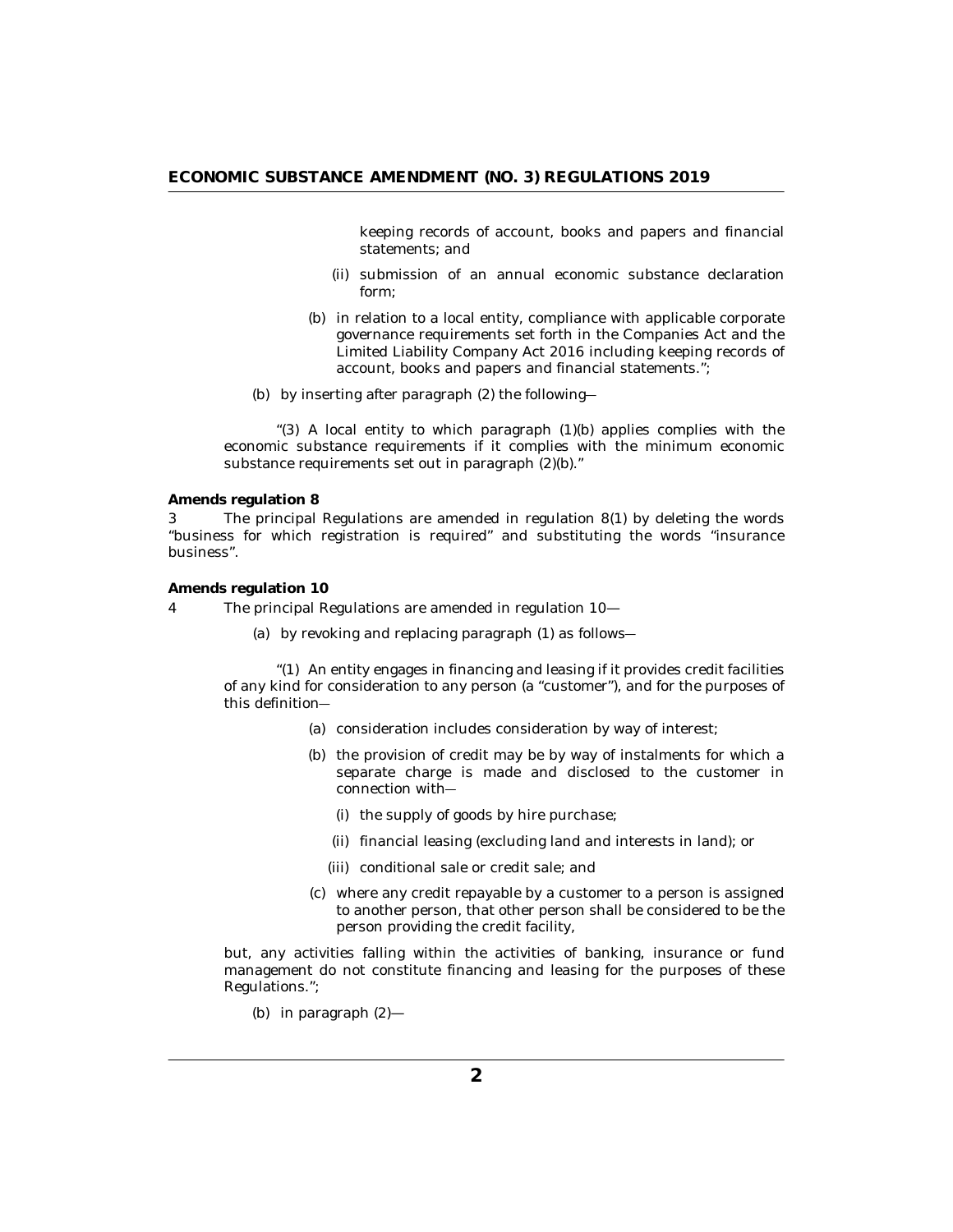- <span id="page-2-0"></span>by inserting after the word "financing" where it first appears, the words (i) "and leasing";
- (ii) by inserting after subparagraph (a) the following-
	- "(aa) identifying and acquiring assets to be leased (in the case of leasing);";
- (iii) in subparagraph (b), by inserting after the word "financing" the words "for leasing";
- by revoking paragraphs (3) and (4). (c)

**Amends regulation 12**

- The principal Regulations are amended in regulation 12— 5
	- by revoking and replacing paragraph (1) as follows— (a)

"(1) An entity engages in shipping if it engages in any of the following activities involving the operation of a ship anywhere in the world other than in the territorial waters of Bermuda―

- (a) transporting, by sea, passengers or animals, goods or mail for a charge;
- (b) renting or chartering of ships for the purpose described in paragraph (a);
- (c) sale of travel tickets and ancillary ticket-related services connected with the operation of a ship;
- (d) use, maintenance or rental of containers, including trailers and other vehicles or equipment for the transport of containers, used for the transport of anything by sea; or
- functioning as a private seafarer recruitment and placement (e) service.";
- by inserting after paragraph (2) the following― (b)
	- "(3) For the purposes of this regulation-

"ship" does not include a pleasure vessel;

"pleasure vessel" has the meaning given in regulation 2 of the Merchant Shipping (Registration of Ships) Regulations 2003.".

**Amends regulation 14**

The principal Regulations are amended in regulation 14— 6